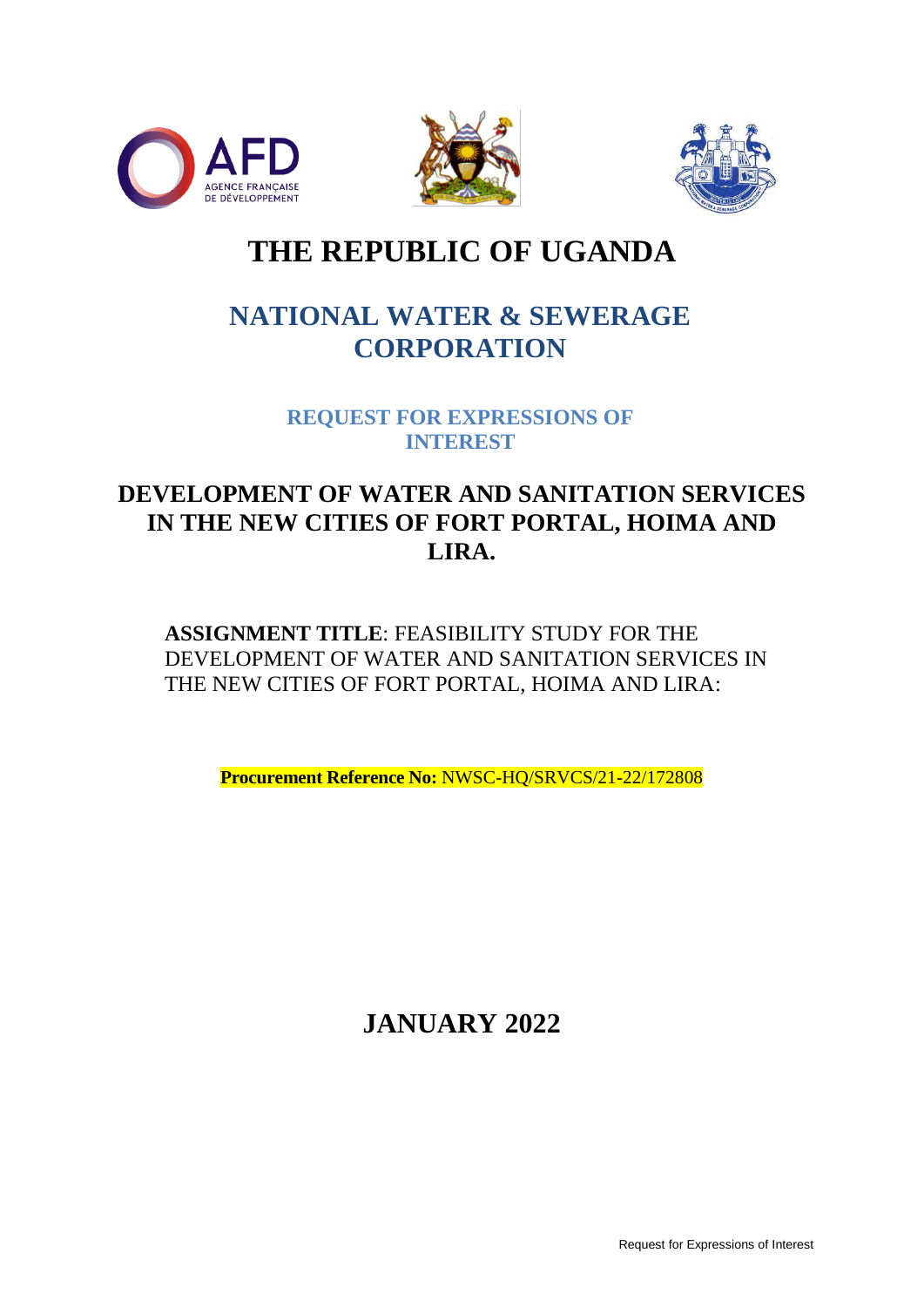

THE REPUBLIC OF UGANDA

### FEASIBILITY STUDY FOR THE DEVELOPMENT OF WATER AND SANITATION SERVICES IN THE NEW CITIES OF FORT PORTAL, HOIMA AND LIRA

#### **Procurement Reference No:** NWSC-HQ/SRVCS/21-22/172808

### **CONSULTING SERVICES**

#### **Expressions of Interest**

The National Water and Sewerage Corporation (NWSC) has applied for a grant financing from Agence Française de Développement ("**AFD**"), and intends to use part of the funds thereof for payments under the following project: *Feasibiliity Study for the development of Water and Sanitation services in the new cities of Fort Portal, Hoima and Lira.*

The Services of the consultant shall consist of:

- (i) **Water demand analysis and projections** The consultant shall undertake a water demand analysis in the service areas of Fort Portal, Hoima and Lira respectively, and he shall carry out demand projections up to the year 2050 planning horizon. The Consultant shall take into account the existing physical planning in the respective City, the latest UBOS demographic data, and he shall consider design criteria scenarios based on the Ministry of Water and Environment guidelines and NWSC experience.
- (ii) **Water resources assessment**: Based on data available at the Ministry of Water and Environment and other sources on its own, the Consultant shall undertake a detailed inventory of the water resource(s) availability, within a radius not exceeding 50km from the respective City. The Consultant shall determine and map the catchment area of each water source, protection zones, abstraction limits, present uses and usages. He shall also determine the potential risks to the water source, including - but not only - in relation to the climate change, and he shall develop water source protection concepts.
- (iii) **Detailed diagnosis** of the existing water supply and sanitation infrastructure and their operation for each of the 3 targeted cities, and identification  $\&$  specification of the replacement / rehabilitation / resizing / restructuring needs in relation to the water demand projections, the development of new sources if any (see (iv) below), and the need for improving operation (e.g. establishment of District Metered Areas as required).
- (iv) **Conceptual design for the development of supplementary water sources**: in consistency with the existing infrastructure capacity and condition, and with the rehabilitation works recommended on it if any (see (iii) above), and in consistency with the water demand projections, the consultant shall produce conceptual designs for the development of new water sources (*where applicable*) and bulk water transfer and distribution systems within the respective City's water supply areas. The following shall be included as a minimum:
	- For raw water abstraction: determination and mapping of boreholes / lake or river intakes / filter galleries locations and the alignment to the raw water pump house. Preparation of preliminary designs of boreholes / intake / filter gallery, and pump house.
	- For water treatment plant (WTP): determination of the most appropriate location, treatment capacities (including potential phasing) and processes required, and preparation of an outline design of the WTP with preliminary specification of the required electromechanical and scada equipment.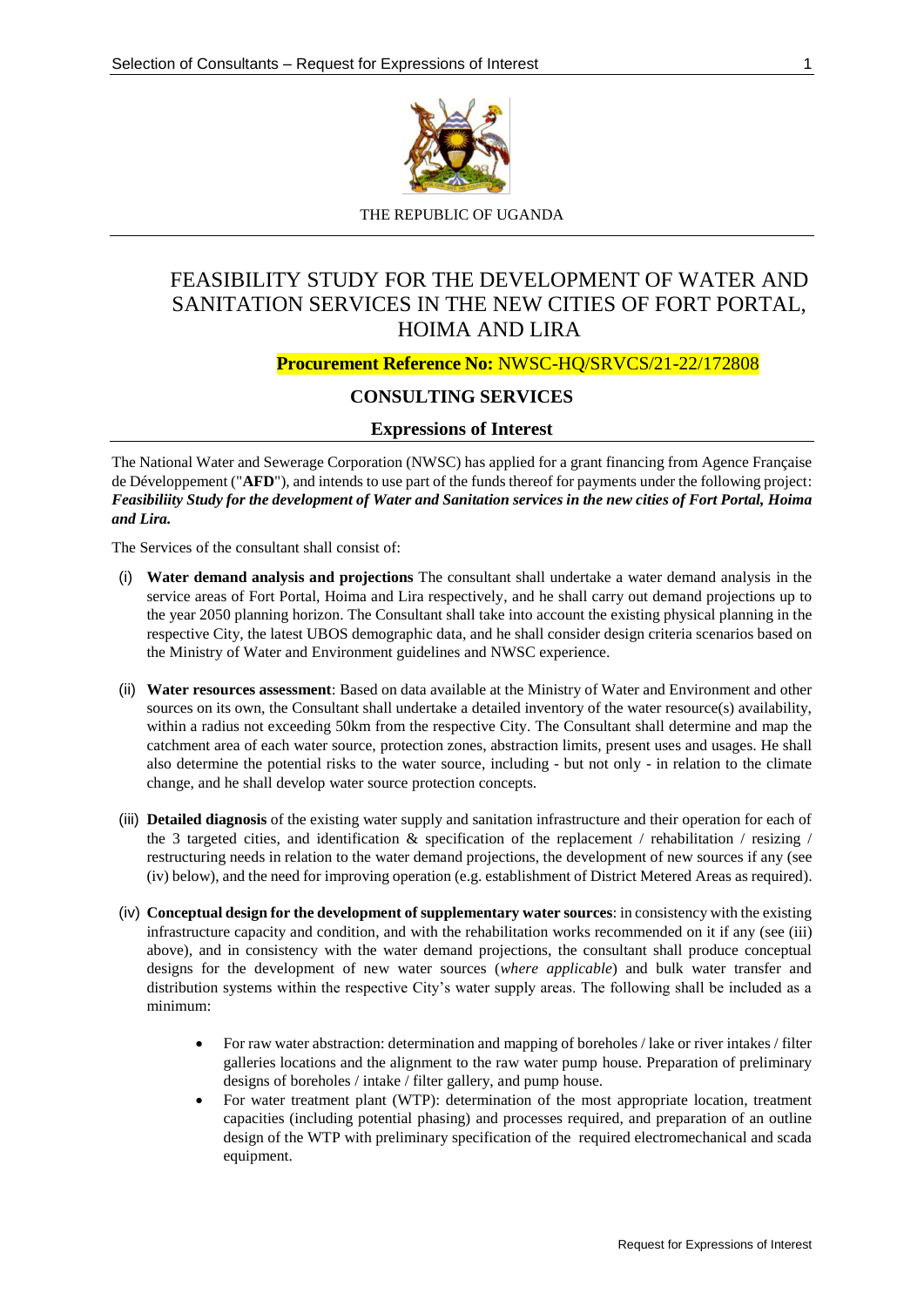- For the treated water bulk transmission, storage and distribution systems: based upon hydraulic modelling, determination and mapping of the pipeline routes, storage and booster stations location (if any), specifications of pipelines (e.g. sizes, PN rating, material, etc.), storage facilities (e.g. volume, type of tank, elevation, etc.), and pumping facilities, determination and mapping of connection points to the existing system, preliminary specification of an overall SCADA system covering the whole water supply system.
- (v) **Sanitation services assessment and demand analysis:** The consultant is expected to undertake a detailed assessment of the current state of sanitation services in the respective City. Both, centralised and on-site facilities shall be investigated. Present and future needs both from a sanitary perspective and from an environmental perspective (receiving bodies condition) shall be assessed versus current service provision and existing capacities. In consistency with the existing physical planning, the consultant shall delineate (i) areas that are suitable for sewer based services or will progressively become suitable at various horizons up to 2050, and (ii) areas that are to be provided with on-site services.
- (vi) **Conceptual design for provision of pro-poor water and sanitation services:** The consultant is expected to produce conceptual design(s) for the provision of both water supply and sanitation services to the urban poors. This will include – but is not limited to - the delineation of the informal settlements, and the comparison of options for improving the provision of water supply and sanitation services within these areas. The concept shall consider technical, institutional, social, environmental and financial aspects of service provision.
- (vii) **Bill of quantities and cost estimates**: based on prices recently used on the Ugandan market and in the neighbourinfg countries, the Consultant is expected to establish sound bill of quantities, unit costs, and cost estimates for the infrastructure and associated activities he recommends;
- (viii) **Economic and financial viability tests of investment measures:** The consultant is expected to undertake a full analysis of the economic and financial viability of the proposed water supply and sanitation infrastructure investments and associated activities, using internationally accepted standards and models. The viability tests should allow comprehensive assessment of the economic and financial feasibility of the measures proposed.
- (ix) **Logical framework and indicators for monitoring project effects:** The consultant is expected to establish a logical project framework and indicators for project implementation, project operation, and project evaluation. Evaluation indicators should further be developed such as to provide consistent and meaningful measurement parameters (during and following project implementation) for the NWSC..
- (x) **Environmental, social, climate-change and biodiversity impacts assessment:** The Consultant is expected to undertake Assessment of the environmental and social impacts of the project in accordance with the respective NEMA guidelines, and to evaluate in detail the project interactions with climate change issues, whether mitigation or adaptation. The Consultant shall carry out a detailed analyzis of the Project impacts on biodiversity, whether positive or negative.
- (xi) **Project procurement plan:** The consultant is expected to produce a bankable document,with clear projected procurement plans for the detailed design & construction supervivision consultancy and works contractors to enable NWSC adequately plan and establish the financial needs for investments in the highlighted project areas.
- (xii) **Preliminary design of water supply and sanitation infrastructure:** As an option**,** the consultant may be requested to produce preliminary designs for the identified investments and measures for the water supply and sanitation infrastructure in part or all of Fort Portal, Hoima and Lira Project areas. Should this be requested, it would be expected that an entire suite of design documents is produced, including preliminary dimensioning of all systems, design reports, technical specifications, cost estimates and visualization through site maps, plan views and design drawings. It would also be expected that the consultant identifies all licenses/wetland user/wastewater discharge/water abstraction permits, etc and land issues that will arise when the proposed measures are installed (to enable the Project Executing Agency to address license issues and land purchases well ahead of physical project implementation).

The total budget of the feasibility study assignement is estimated at EUR 1.1 M.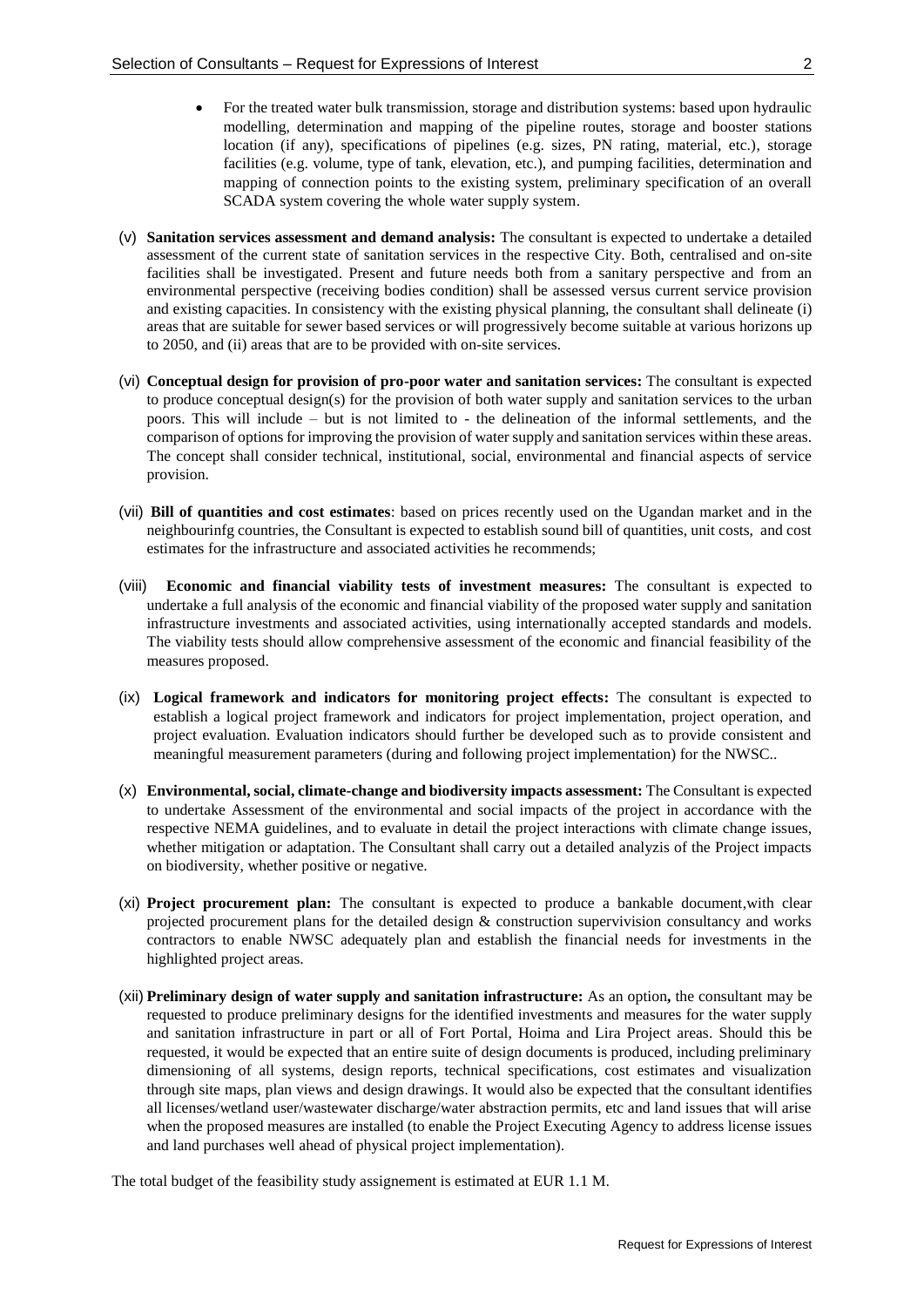The *National Water and Sewerag eCorporation* (NWSC) hereby invites Applicants to show their interest in delivering the Services described above. This Request for Expressions of Interest is open to: *Consulting Firms.*

Eligibility criteria to AFD financing are specified in sub-clause 1.3 of the "Procurement Guidelines for AFD-Financed Contracts in Foreign Countries", available online on AFD's website: [http://www.afd.fr.](http://www.afd.fr/)

The Applicant shall submit only one application, either in its own name or as a member of a Joint Venture (JV). If an Applicant (including any JV member) submits or participates in more than one application, those applications shall be all rejected. However, the same Subconsultant may participate in several applications.

If the Applicant is a JV, the expression of interest shall include:

a copy of the JV Agreement entered into by all members,

or

 a letter of intent to execute a JV Agreement, signed by all members together with a copy of the Agreement proposal,

In the absence of this document, the other members will be considered as Subconsultants.

Experiences and qualifications of Subconsultants are not taken into account in the evaluation of the applications.

Interested Applicants must provide information evidencing that they are qualified and experienced to perform those Services. For that purpose, documented evidence of recent and similar services (at least 3 similar references in the last 10 years, with at least 1 under AFD financing, and 2 in different Sub-Saharian countries) shall be submitted.

Determination of the similarity of the experiences will be based on:

- **The nature of the services:** detailed feasibility study and pre-design, including all technical aspects as well as economical, financial, environemental, social and climate impact assessments, with strong attention paid to the long term sustainability of the raw water sources;
- **The area of expertise:** Urban water supply and sanitation projects above 20 million Euros and for Cities with population above 100 000 at the time of the assignment;
- **The experience of IFI's procedures**: The submitted references must have been funded by an International Financing Institution (AFD, KfW, JICA, WB, AfDB, EIB);
- **The location**: In sub-Saharan Africa, but also in other countries.

The NWSC will also take into account for the evaluation of the applications the following items:

- **The Consultant in-house expertise**: presence of appropriate skills among the Consultant permanent staff in the areas of project management, water supply, wastewater treatment and disposal, civil, electromechanical, water process engineering, hydro-geology/ hydrology, water resources management, pro-poor water and sanitation services and environmental and social impact assessment, water utility operation.
- **Covering Letter**, comprising of the firm's name, address, contact person, telephone, fax and email. Should a co-operation between firms be proposed for this Assignmemt, the form of co-operation should be mentioned. In addition, the firm should provide evidence that the signatory of the covering letter has the powers of attorney, and the authority of both his firm and that of each party in the association to do so, attesting to their agreement with this authority on their behalf;
- **Presentation of Firms** showing the firms' organization, main activities and expertise (max. 10 pages per firm, no brochures). In case of a co-operation between firms it must include the main specialisation of each party;
- **Submission of a Declaration** of submitting a proposal in case of being short-listed duly signed by the lead firm.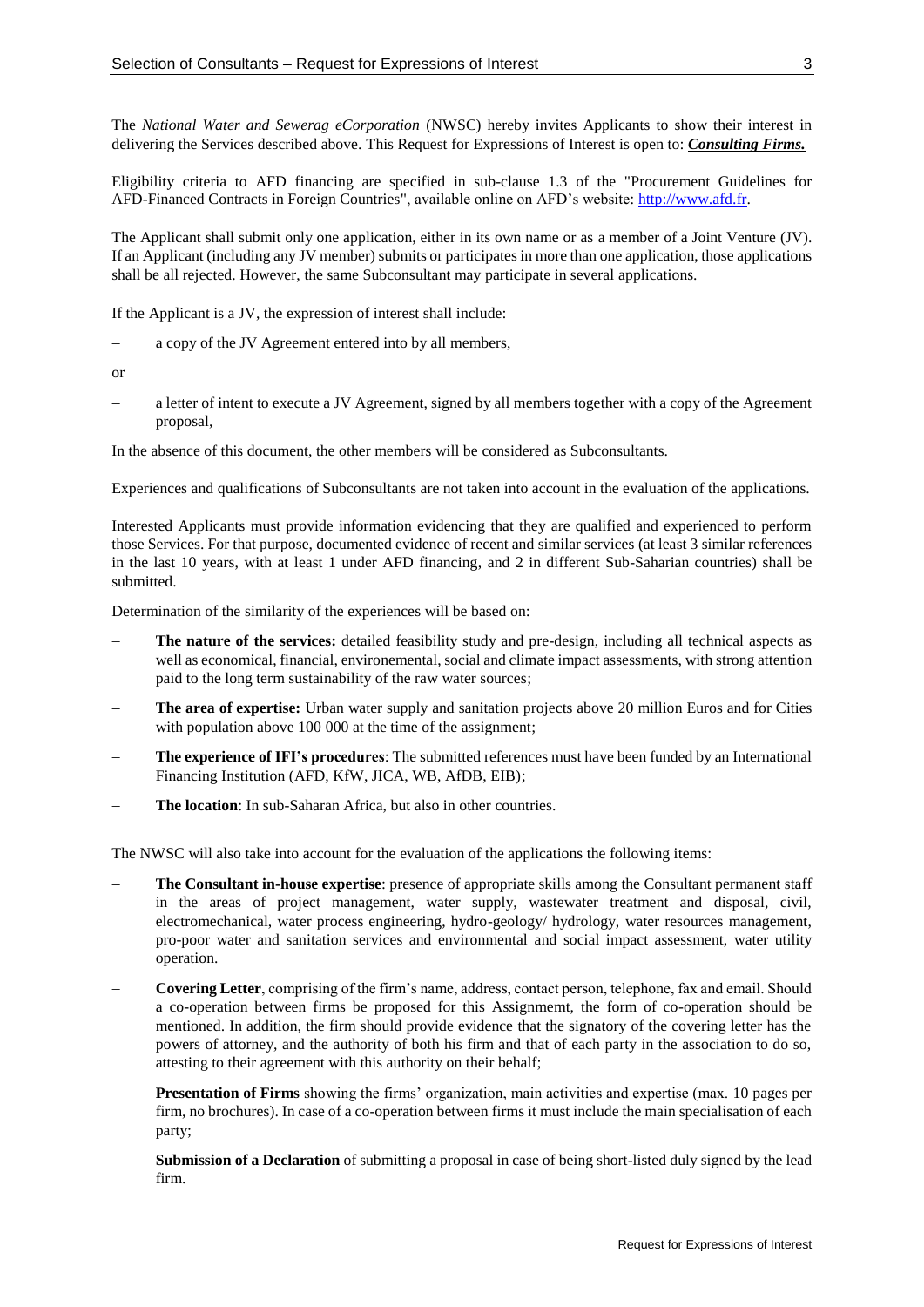- **Statement on affiliations** of any kind with other firms, which may present a conflict of interest in providing the envisaged services, or a statement having no affiliations of any kind. In case any firm forms part of a group of firms or holding, such firm shall disclose the relations between the group and holding members in the statement of affiliations. If bidders co-operate, all participating parties, also sub-consultants, must provide this statement. In addition, the following firms shall be ineligible to participate in this tender:
	- For fair competition reasons: Firms that at the time of bid submission are in partnership/direct contract with NWSC, direct contract meaning here a contract awarded without going through an open tender.
- **Statement of Integrity** to observe the highest standard of ethics during the bidding process and the execution of the contract. Applicants should be aware that any fraudulent or corrupt activities disqualify them immediately from participation in the selection process and will be subject to further legal investigation. The said declaration shall be submitted and duly signed by the firm and by all co-operating parties (including sub-consultants) according to the form in Appendix 2;
- **Certified statements of financial capacity** of the Applicant or the lead firm in case of a Consortium for the last three years showing the necessary turnover (proof documents: balance sheets and profit and loss accounts. Documents must be in English language, or original with authorised translation, and issued by a certified auditor). The firm, or the lead firm in case of a consortium, must have an annual turnover of at least EUR 4,000,000. Moreover, the Applicant (in case of a consortium, the lead firm) shall prove its solvency by presenting confirmation of a valid guarantee limit / credit line from its bank, which must not be more than six months old.
- **Very brief curriculum vitae of in-house experts** available to provide home office support to the on site experts, backstopping and quality assurance services (max. 3 pages per staff). Brief CVs shall consist of name, professional qualification and year obtained, number of years with firm, position in firm, technical field and specialisation, languages and foreign service (country, year, duration, project, task, function) if applicable. All CVs must be signed by the respective proposed staff and signatory to the bid;
- **Organisational structure of each party in the Joint Venture or Association** indicating number and qualifications of in-house personnel, including home office, backstopping and quality assurance personnel;
- **Demonstration of the Applicant's Quality assurance procedures:** Availability of a valid Certificate from an international certification body **((***e.g ISO 9001 Quality Management Certificate***)**. If the Applicant is a JV, each member must provide individual evidence;
- Firms with local offices, or in joint venture or association with local consultants are encouraged to apply

An application that does not meet any of these requirements will be rejected.

Among the submitted applications, *National Water and Sewerage Corporation* will shortlist a maximum of five (5) Applicants, to whom the Request for Proposals to carry out the Services shall be sent.

The consultant will be selected in accordance with the Quality and Cost Based Selection method (QCBS) set out in the guidelines for the procurement of AFD financed contracts in foreign countries.

#### Interested Applicants may obtain further information at the address below during office hours *(Monday to Friday;8 00 hrs to 17 00 hrs -East African Time, exept on public holidays)*

The Expressions of Interest **(One Paper Original, Three Paper Copies, Plus Electronic Document on CD)** must be submitted to the address below no later than **10 00 hrs (East African Time)** the **28th January 2022***:* The packages must be clearly marked **"Expression of Interets for Feasibility Study & Pre-design for the Development of Water and Saniation Infrastructure for Fort Porta,Hoima and Lira Areas". The Senior Manager Procurement National Water and Sewerage Corporation Plot No. 18/20, 6th Street, Industrial Area-Kampala P. O. Box 7053, Kampala, Uganda**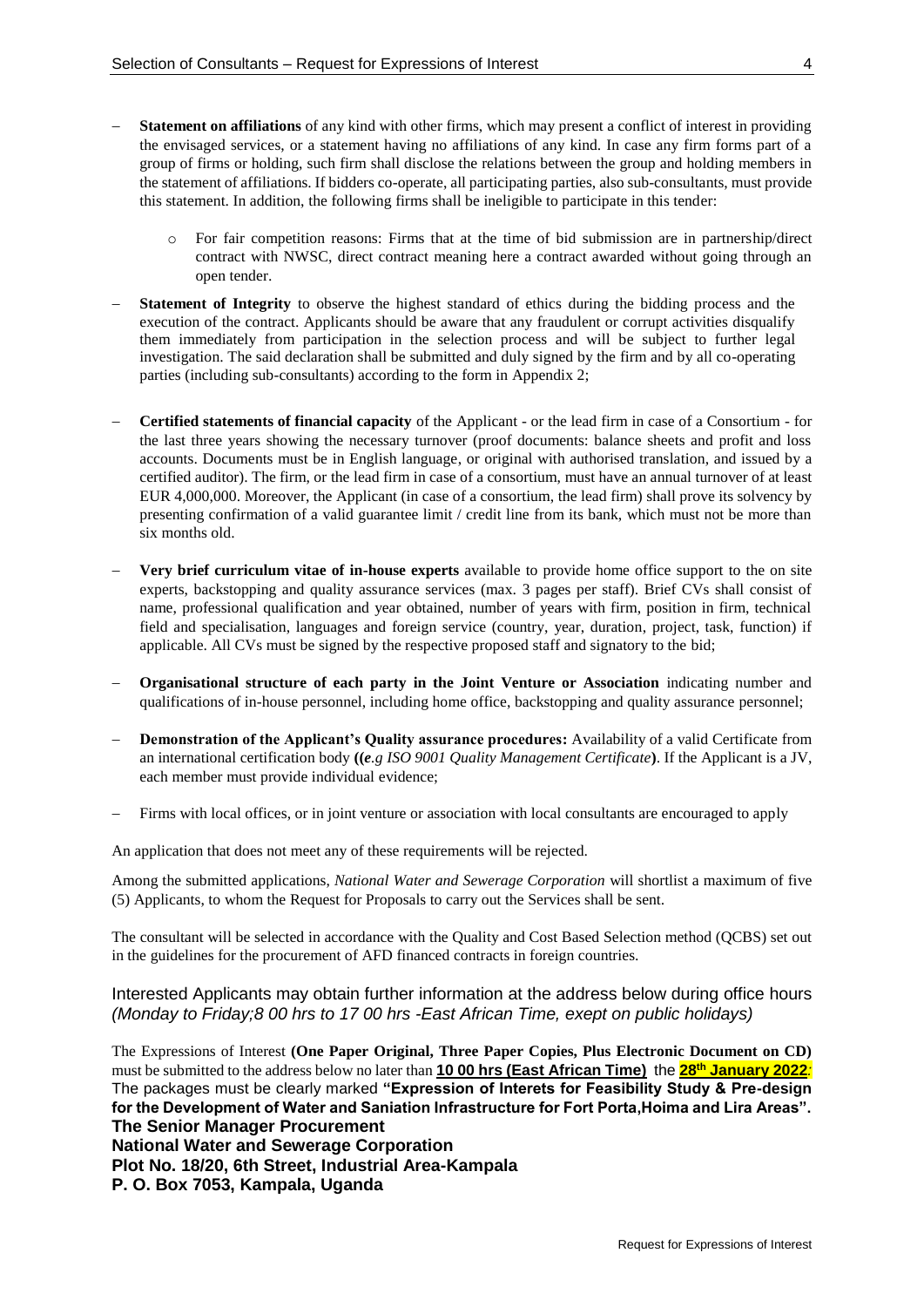**Telephone: +256-313-315864/801 Email: [bids@nwsc.co.ug](mailto:bids@nwsc.co.ug) copy to [geoffrey.kasirikale@nwsc.co.ug](mailto:geoffrey.kasirikale@nwsc.co.ug)**

The deadline for enquiries/requests for further information is **17 00 hrs (East African Time)** on **17th January 2022.**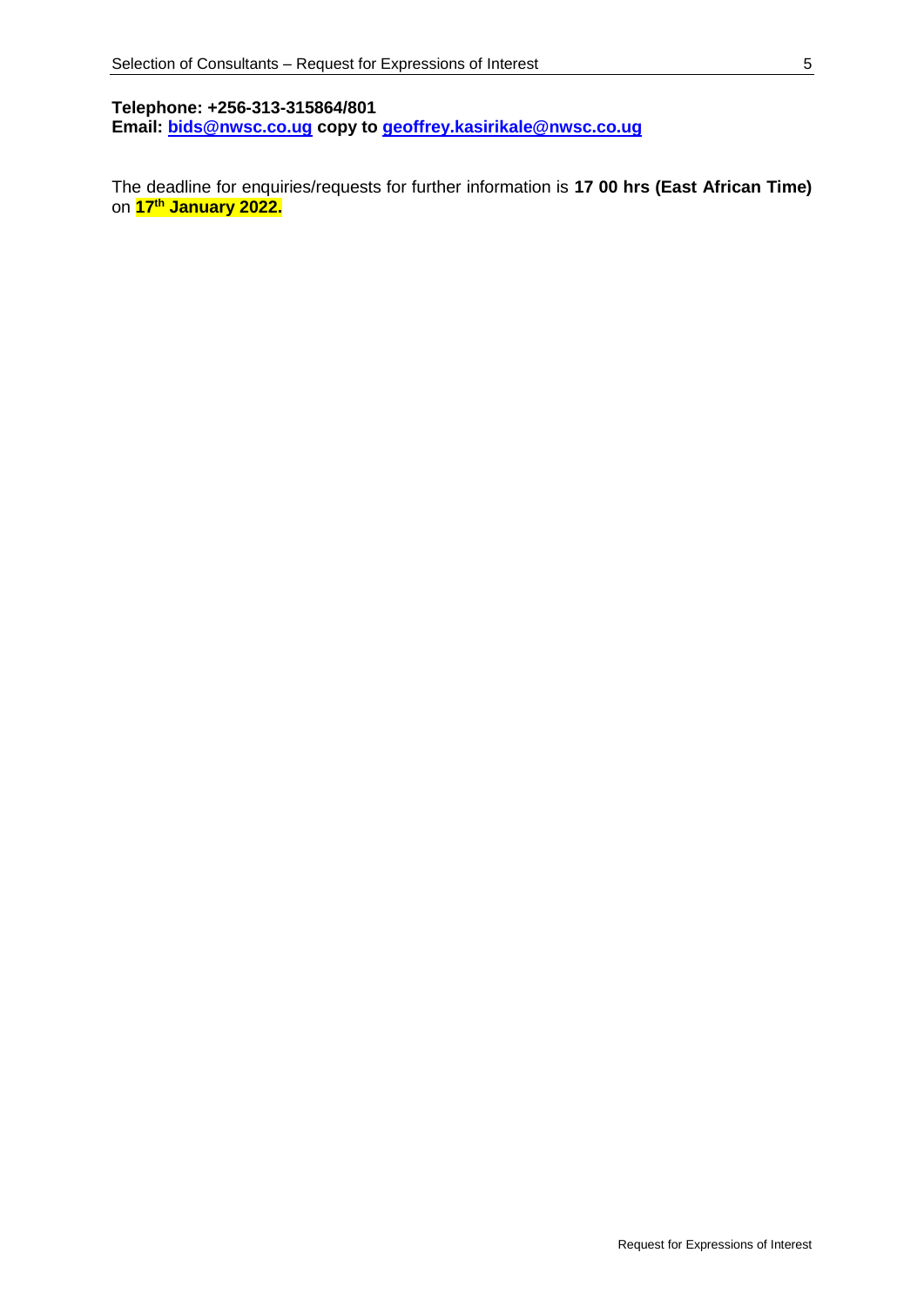### **Appendix 1: Overview of the Fort Portal, Hoima and Lira Water Supply and Sanitation Project (FHL\_WATSAN Poject).**

### **1. Background**

Uganda's economy has undergone rapid growth over the last two decades. This has resulted into rapid urbanisation across the major towns and cities in Uganda and thereby increasing demand for Water supply and Sanitation services, which has placed unprecedented pressure on the existing limited Water and Sanitation infrastructure in the major towns and cities under National Water and sewerage Corporation (NWSC) jurisdiction. The municipalities of Fort Portal, Hoima and Lira have recently been upgraded to the City status, which certainly implies attracting of more commercial and industrial establishments and settlers in those Cities, which ultimately places more pressure to existing Water and Sanitation infrastructure in the area.

Currently, the three new Cities of Fort Portal, Hoima and Lira are grappling with water supply and sanitation service challenges. These challenges are manifested through; intermittent water supply or no supply cases, low supply reliability, low service coverage, dry zones, high levels of Non revenue water, deteriorating raw water quality and quantity, encroachment on water sources and climate changes effects and inadequate facilities for the urban poor/informal settlements.

The proposed Project aims at improving water supply and sanitation services in these new Cities, through expansion and rehabilitation of the existing facilities and development of new water and sanitation infrastructure. These project interventions, seek to promote improved health to the people in the project areas through better access to safe water and sanitation services. It is also expected that the projects will contribute to the stimulation of economic growth, thereby contributing towards the poverty reduction efforts of the Government of Ugandan.

The project preparation will involve undertaking feasibility studies in each of the respective new Cities. This shall be followed by detailed engineering designs and preparation of tender documentation for the rehabilitation and construction of water supply and sanitation infrastructure systems. In addition, the projects shall encompass watershed management activities to protect the raw water sources and ensure sustainability of the infrastructure installed. The project shall also encompass institutional support and capacity building initiatives.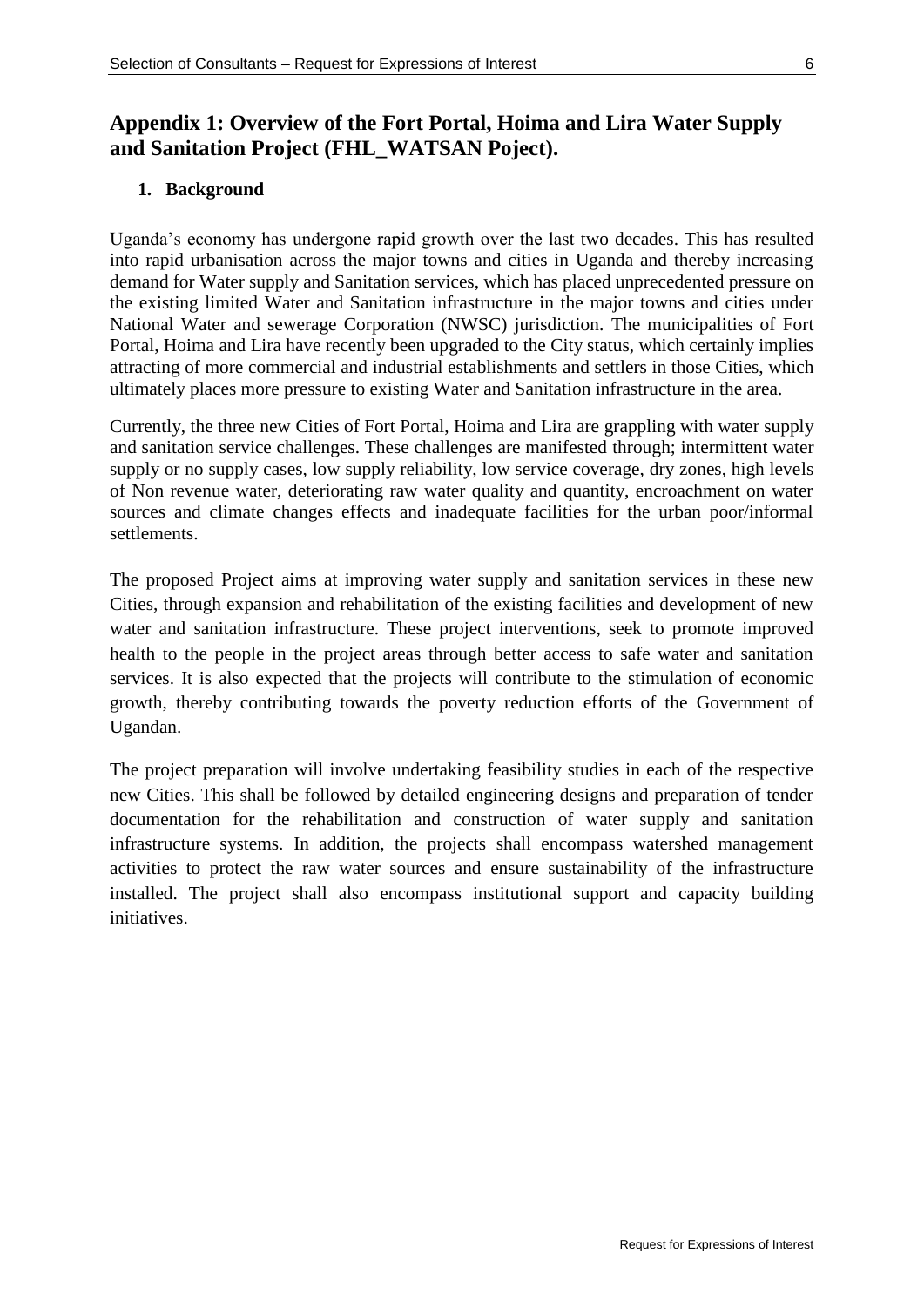### **2. Brief on the Project Area.**

#### **2.2 The Fort Portal City.**

Fort Portal City is located in the western region of Uganda and approx. 300 km from Kampala. Fort Portal water supply system was last upgraded in 1997 by the ministry of water and Environment, a year before NWSC took over operations of the system. The latest improvements by NWSC include construction of additional treatment unit comprising of a clarifier unit, a flocculator and one rapid gravity filter unit to boost the daily production. Although some interventions have since been undertaken in the production systems in the recent past, little has been done in the distribution network. The water supply network is comprised of asbestos cement pipes, which are obsolete and characterized by frequent bursts. The existing water supply system was initially designed to meet the demand for water within the boundaries of Fort Portal municipality, but with the expansion of the boundaries and elevation of the municipality to City status, there is unprecedented pressure on the existing WATSAN infrastructure.

Fort Portal water supply system comprises of an intake and WTP on River Mpanga with a capacity of 5,450m<sup>3</sup>/day and a main water storage reservoir at Njara hill of capacity 1350m<sup>3</sup>. The water distribution network consists of 549km of pipes of various materials and sizes ranging from DN 40 to DN 200mm. Due to the limited production capacity of the WTP and distribution network, most parts of the network experience low pressure or intermittent water supply and/or no water supply especially in high raised areas of the network. The current water supply reliability is less than 10 hours a day in some areas. The major water and sewerage services challenges in Fort Portal City are:

 **Water Source**: The quality of River Mpanga raw water source significantly deteriorated over the last couple of years due to increasing human activity in the upstream of the water treatment plant. Due to the negative impacts of climate change and upstream human activities, the river experiences unpredictable flush floods, and silting during heavy rainfall events. The raw water source is very unreliable during dry seasons to the extent that the Area is forced to ration water during such adverse dry weather conditions. Part of the problem is attributed to farming activities upstream leading to reduced flows due to heavy siltation and diversion of river water for farm irrigation especially during dry seasons.

 **Water Production***:* The Water Treatment Plant draws water from a small sump on River Mpanga through a DN 300 mm suction line, whose transmission capacity is very low compared to the expected demand. The Water Treatent Plant comprises two production lines each comprising flocculation, clarification, filtration and disinfection processes. The Plant is in poor state and its capacity of  $5,450 \text{ m}^3$ /day cannot meet the current and future water demands.

 **The water distribution infrastructure***:* The water distribution network is constrained in capacity with DN 200mm being the largest pipe size. The water distribution mains comprise of some asbestos cement pipes, whose spare parts are no longer available on the open market, thus leading to difficulties in handling pipe bursts and leaks. In addition, the current main reservoir capacity is not able to balance the daily demand.

 **Sewerage services:** The existing sewerage system comprises of estimated 7km of pipeline, a stabilisation pond system and a Package plant the specifically serves the Government Hospital. The sewerage system covers only the central business district and senior quarters, with an overall coverage of 7%. Consequently, the majority of the population in the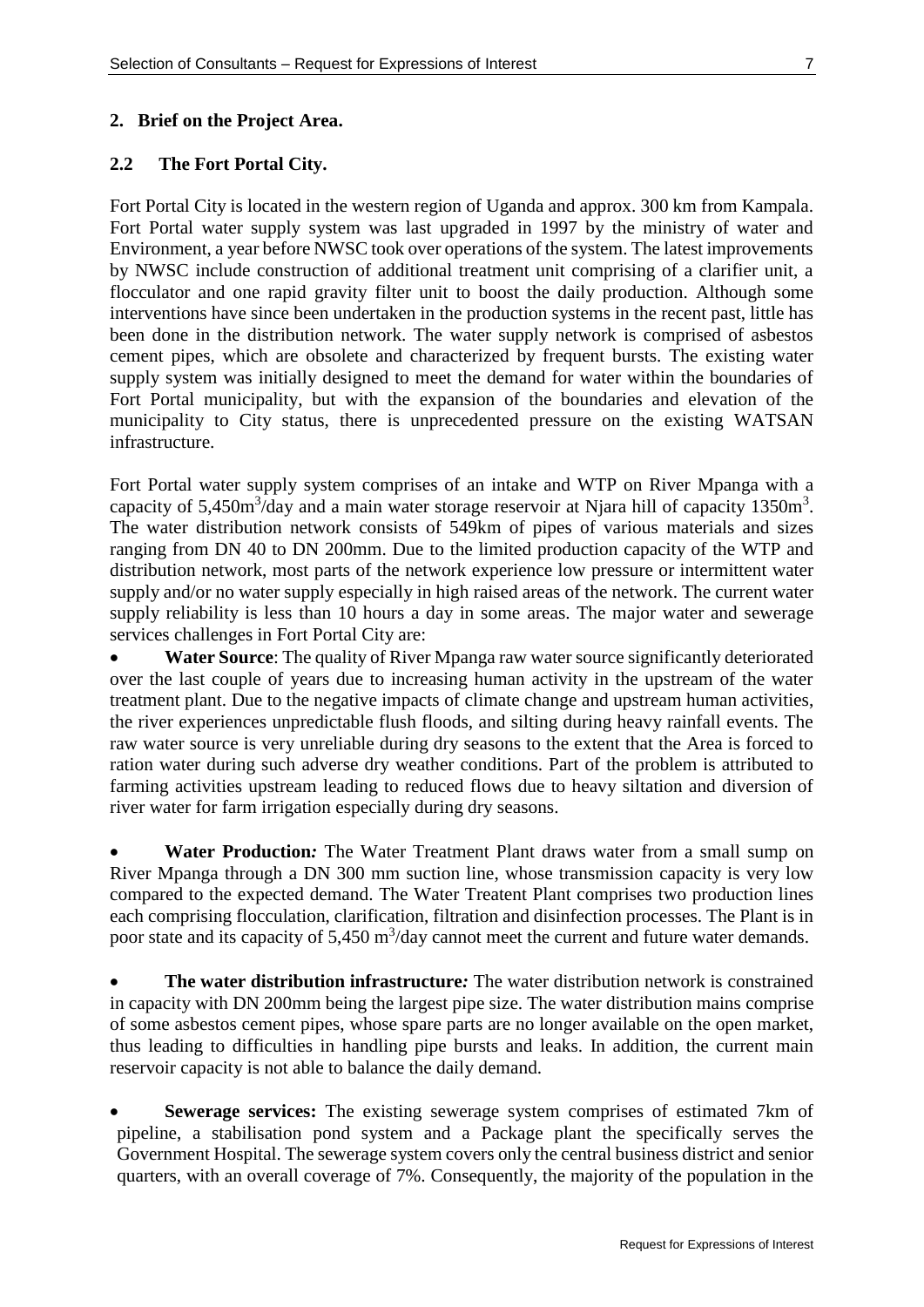project area has no access to centralised and safe wastewater disposal systems. The existing sewage stabilization ponds are in poor state requiring major upgrading. There is also need to construct tertiary treatment systems to improve effluent quality from the ponds prior to discharge to natural water courses. Furthermore, the majority of the City residents rely on poorly managed onsite sanitation facilities. There is therefore a need for development of feacal sludge treatment facilities to handle waste streams from onsite sanitation systems.

### **2.2. The Hoima City.**

Hoima City is located about 200km northwest of Kampala City, along the Kampala – Butiaba road. Hoima City relies on ground sources from where water is abstracted and transmitted via a DN200 main collector to Kyarwabuyamba water treatment plant of capacity 3000m per day. This production capacity cannot match the current and future water demands of the newly established Hoima city. Hoima water supply system was handed over to NWSC in July 2006 after having been upgraded by Government of Uganda with financial assistance from European Union. Since takeover, Hoima has experienced rapid growth with advent of oil discovery in Bunyoro sub-region. With increasing demand and decreasing functionality of the groundwater sources NWSC in the year 2017 took initiative to carry out a feasibility study for the expansion of Hoima water and sewerage systems. The study proposed specific improvements for the existing WATSAN facilities and expansion of the water and sewerage systems to meet the year 2040 demand. However, no progress was made beyond the feasibility study stage due to failure to secure funding for development of the requisite infrastructure.

With the elevation of Hoima town to City status, more administrative units were introduced and this increased the original municipal boundaries. This development coupled with population explosion following the discovery of oil in the District calls for measures to address the need for more water and sanitation services. Due to limited capacity of the current Water Treatment Plant and the distribution network most parts within the service area, experience low pressure or intermittent water supply and in some cases no water supply at all. This has reduced the hours of supply reliability to less than 8 hours in some supply zones. The major challenges in regards to water and sewerage services delivery in Hoima City are:

 **Water Source:** Hoima abstracts its raw water from eight ground water sources namely: Borehole 1 located in Kyarwabuyamba, Borehole 2, 3& 4 located in Bucuunga, Borehole 5 & 6 are located in Katasiiha while Boreholes 7 & 8 are located in Kihomboza. The safe yield of the current water sources is insufficient to meet the demand and more so only six boreholes are currently operational and this has affected the availability and reliability of water that has compelled some of the population to depend on protected springs, wells and rain water harvesting. The aforementioned feasibility study shall investigaete and identify alterantive surface water source, as longterm sustainable solution for raw water Hoima City.

 **Water Production:** The abstracted water is transmitted via DN200mm main collector to Kyarwabuyamba treatment plant of capacity of  $3000m<sup>3</sup>$  per day. Currently the plant is able to produce 2,816m<sup>3</sup>/day. In spite of emergency measures that have been implemented in the recent past to improve production, there are still a number of limitations in the production system. The production capacity of Hoima water treatment plant cannot match the demand for water services and hence require upgrading and expansion.

 **The water distribution infrastructure**: The water distribution network has a total length of 203km with diameters ranging from DN50 to DN 150mm. The existing network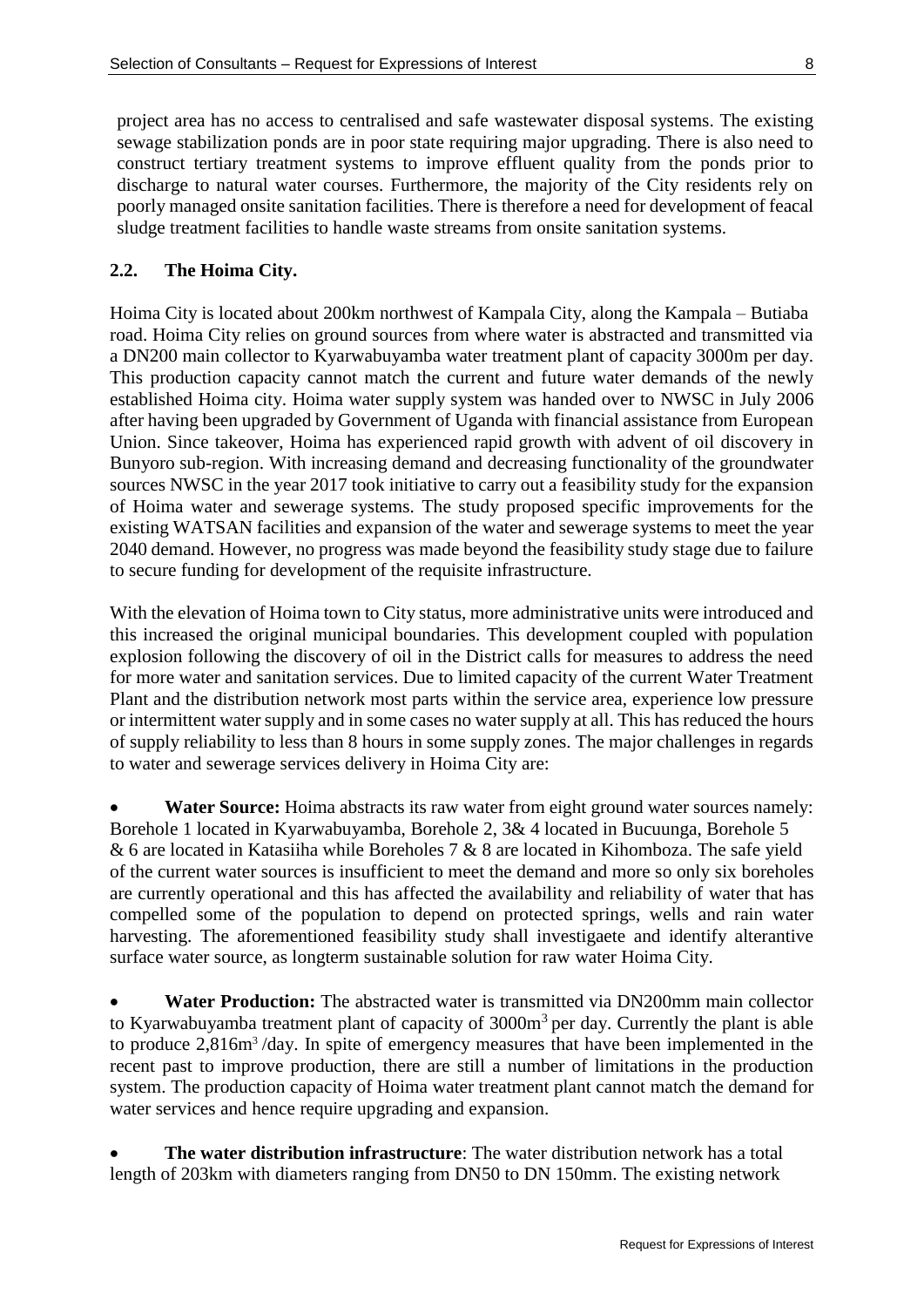cannot effectively serve the current population of Hoima City as evidenced by irregular supply in the outskirts of the town.

 **Sewerage services***:* The sewerage system for Hoima covers the central business district and parts of the senior quarters. The sewage treatment plant consists of one set of stabilization ponds that serves one part of the City. The vast majority of the population both commercial and residential areas rely on poorly managed private onsite sanitation systems. This scenario calls for the need to develop faecal sludge treatment ystem for Hoima City to ensure safe handling of faecal sludge form the onsite sanitation facilities. The existing sewerage infrastructure is in dire need of rehabilitation and expansion. There is also need to construct tertiary treatment systems to improve effluent quality from the ponds prior to discharge to natural watercourses.

### **2.3. The Lira City**

Lira City is located in Northern Uganda approx. 350Km North of Kampala Capital City and is one of the first growing Cities in Uganda with total area coverage of 7745ha. The water supply system for Lira town was first constructed in the 1950's and the system was later upgraded in 1992. Since then, NWSC has expanded the secondary and tertiary water distribution systems but the primary WATSAN infrastructure has not received equal attention. In the recent past, Lira town has experienced rapid urbanization, which has presented unprecedented pressure on the existing water and sanitation infrastructure. The current daily demand for water is estimated at 14,000m3 /day against WTP design capacity of  $8,000m^3$  /day. Due to the limited production capacity and distribution network, most parts of the network experience low pressure or intermittent water supply and in some cases no water supply mostly in high raised areas. The water supply reliability in these areas has reduced to less than 9hrs a day.

The major water and sewerage services challenges in Lira City are:

 **Water Source:** Lake Kwania is the source of raw water for Lira City. The quality of raw water has been deteriorating over the years and this has affected the cost of water production. The changing climatic conditions globally has also had a great negative impact on the source, which has recently manifested through rising water levels in the lake, resulting into flooding the intake structures, which NWSC was compelled to secure through construction of water retaining structures and technological adaptation to suit prevailing operation environment.

 **Water Production:** The Lira WTP located about 40km form Lira City centre, draws raw water from Lake Kwania. The WTP was designed to produce 8,000m<sup>3</sup>/day of treated water. NWSC, through the ongoing water supply stabilization programme(WSP), has upgraded the Lira WTP capacity to 12,000m 3 /day, a measure that has slightly improved service reliability in the Area. The Current intake structure at Lake Kwania is frequently affected by rising water levels and flooding during heavy rains and algal water weeds. The current treatment plant units and electromechanical equipment obsolete and are characterised by frequent operational failure and the plant capacity is inadequate to meet the water demand for the City.

 **The water distribution infrastructure***:* The primary and secondary water distribution network in Lira, has an approximate length of 288.8km of pipe sizes ranging from DN40 to DN 300mm and includes the following service reservoirs (Ireda of 5000m<sup>3</sup>, Dokolo 250m<sup>3</sup>, Amach 100m<sup>3</sup>, Adwila 240m<sup>3</sup>, Ngetta 60m<sup>3</sup>). The central business district of Lira distribution network has old AC pipes of about 10Km, characterised by frequent bursts. This water supply infrastructure needs upgrade or replacement. The Primary and secondary distribution mains are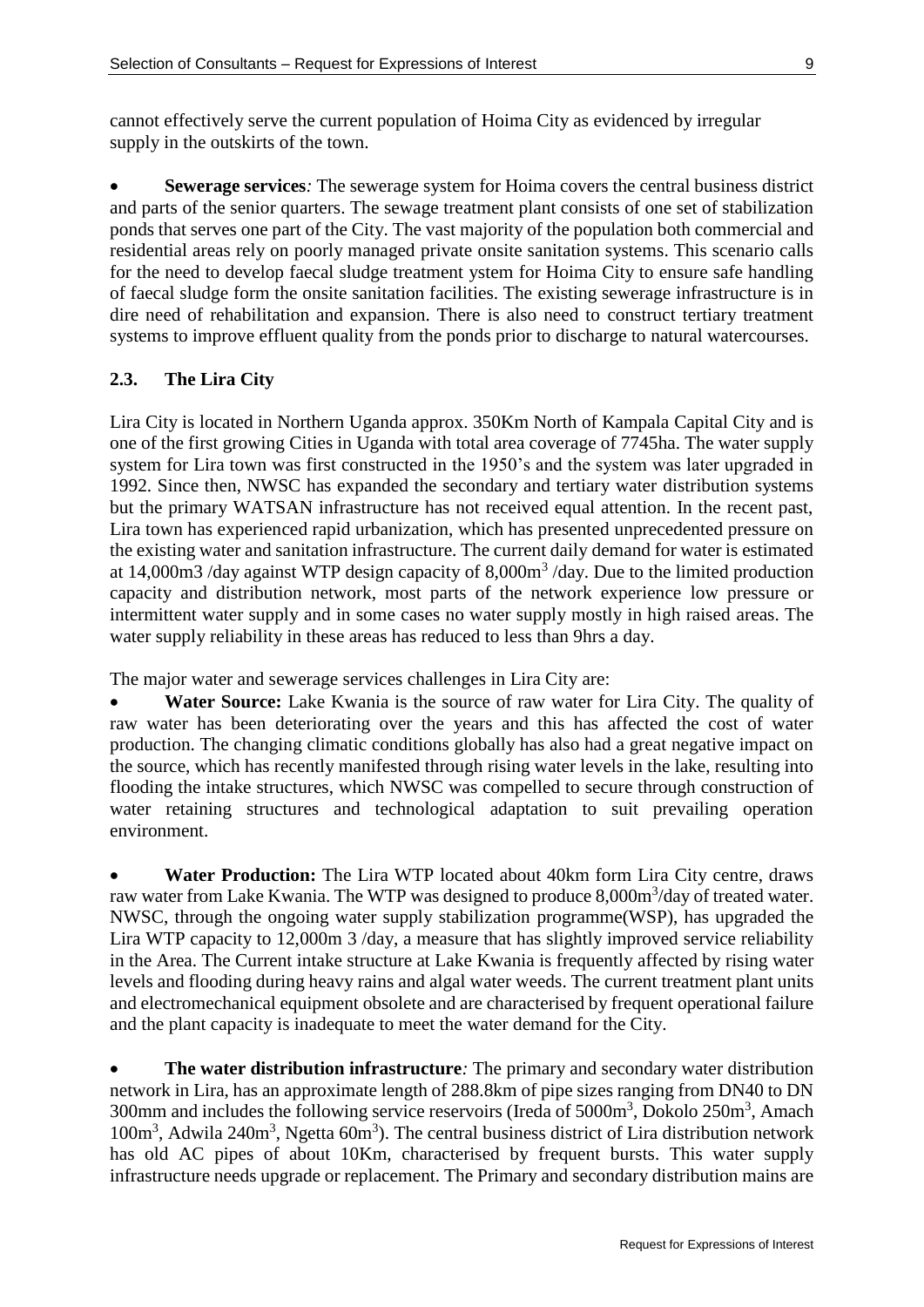inadequate in size, causing low pressures in many areas of the network, which result in water rationing. Low water supply coverage in informal settlements is also manifested in the service area.

 **Sewerage services***:* The sewer system in Lira comprises of approximately 20km of sewer mains, and the existing sewerage system is primarily in Central Division, Railway Division, and Ojwina Division. The sewer network is obsolete and inadequate, characterised by regular failures and currently serving only the CBD with 6% service coverage. There are two wastewater treatment plants (Eastern and Western), with limited treatment capacities.

The existimg wastewater treatment facilities do not have sludge drying beds, which pauses an environmental hazard to the neighbouring communities. Most of the wealthier residents use septic tanks for water-borne toilets, but the majority of the population use traditional pit latrines. There is need to development capacity for safe disposal and treatment of waste from the onsite sources through development of faecal sludge treatment system. The project will also extend sewerage services for commercial and industrial establishments in order to reduce industrial pollution. The existing sewage stabilization ponds are in poor state requiring major upgrading. There is also need to construct tertiary treatment systems to improve effluent quality from the ponds prior to discharge to natural watercourses.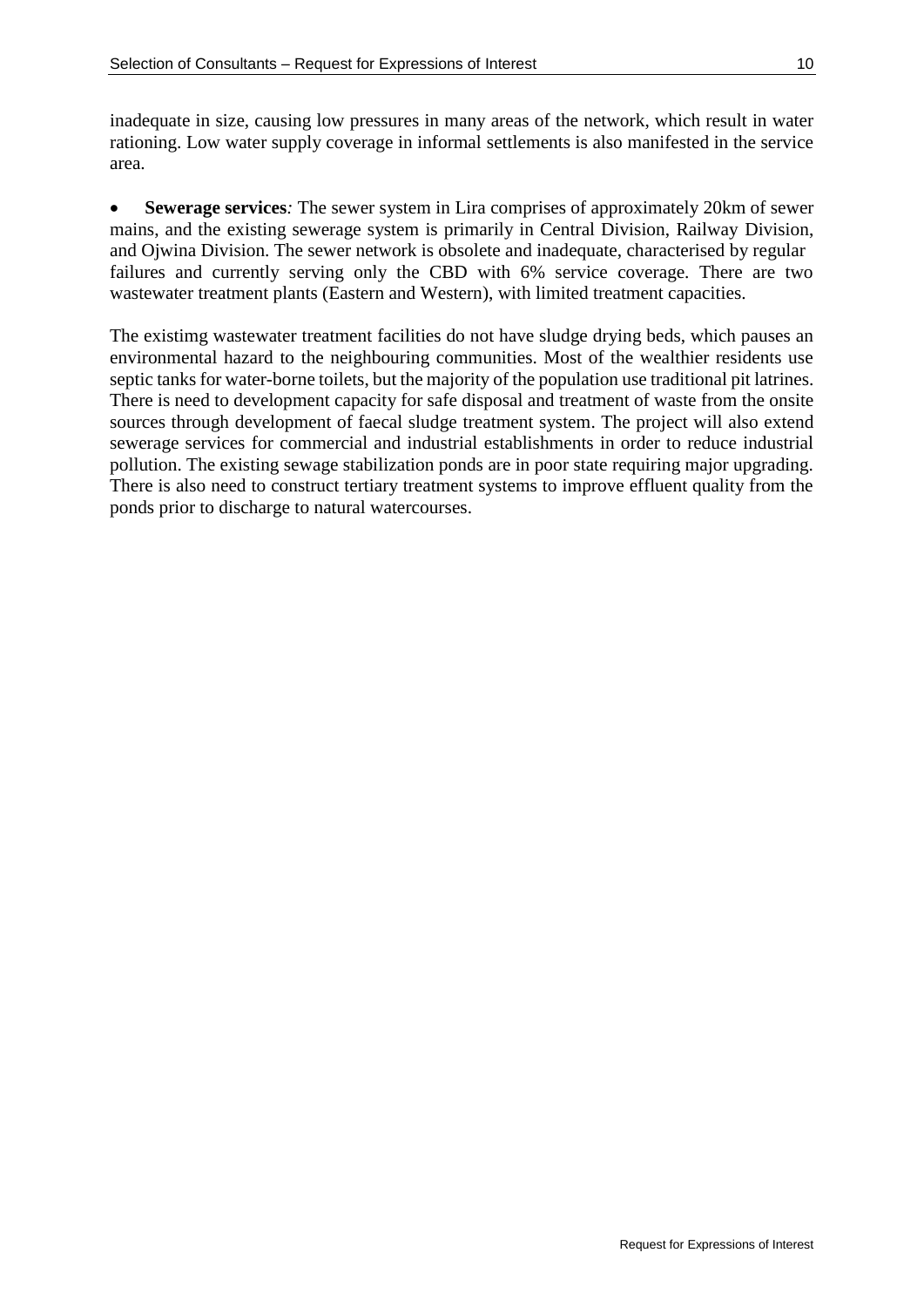### **Appendix 2: Statement of Integrity, Eligibility and Environmental and Social Responsibility (To be sumitted with the application, signed and unaltered)**

| Reference of the bid or proposal | (the "Contract"               |
|----------------------------------|-------------------------------|
| To:                              | (the "Contracting Authority") |

- 1. We recognise and accept that *Agence Française de Développement* ("**AFD**") only finances projects of the Contracting Authority subject to its own conditions which are set out in the Financing Agreement which benefits directly or indirectly to the Contracting Authority. As a matter of consequence, no legal relationship exists between AFD and our company, our joint venture or our suppliers, contractors, subcontractors, consultants or subconsultants. The Contracting Authority retains exclusive responsibility for the preparation and implementation of the procurement process and performance of the contract. The Contracting Authority means the Purchaser, the Employer, the Client, as the case may be, for the procurement of goods, works, plants, consulting services or non-consulting services.
- 2. We hereby certify that neither we nor any other member of our joint venture or any of our suppliers, contractors, subcontractors, consultants or subconsultants are in any of the following situations:
	- 2.1 Being bankrupt, wound up or ceasing our activities, having our activities administered by the courts, having entered into receivership, reorganisation or being in any analogous situation arising from any similar procedure;
	- 2.2 Having been:
		- a) convicted, within the past five years by a court decision, which has the force of *res judicata i*n the country where the Contract is implemented, of fraud, corruption or of any other offense committed during a procurement process or performance of a contract (in the event of such conviction, you may attach to this Statement of Integrity supporting information showing that this conviction is not relevant in the context of this Contract);
		- b) subject to an administrative sanction within the past five years by the European Union or by the competent authorities of the country where we are constituted, for fraud, corruption or for any other offense committed during a procurement process or performance of a contract (in the event of such sanction, you may attach to this Statement of Integrity supporting information showing that this sanction is not relevant in the context of this Contract);
		- c) convicted, within the past five years by a court decision, which has the force of res judicata, of fraud, corruption or of any other offense committed during the procurement process or performance of an AFD-financed contract;
	- 2.3 Being listed for financial sanctions by the United Nations, the European Union and/or France for the purposes of fight-against-terrorist financing or threat to international peace and security;
	- 2.4 Having been subject within the past five years to a contract termination fully settled against us for significant or persistent failure to comply with our contractual obligations during contract performance, unless this termination was challenged and dispute resolution is still pending or has not confirmed a full settlement against us;
	- 2.5 Not having fulfilled our fiscal obligations regarding payments of taxes in accordance with the legal provisions of either the country where we are constituted or the Contracting Authority's country;
	- 2.6 Being subject to an exclusion decision of the World Bank and being listed on the website <http://www.worldbank.org/debarr> (in the event of such exclusion, you may attach to this Statement of Integrity supporting information showing that this exclusion is not relevant in the context of this Contract);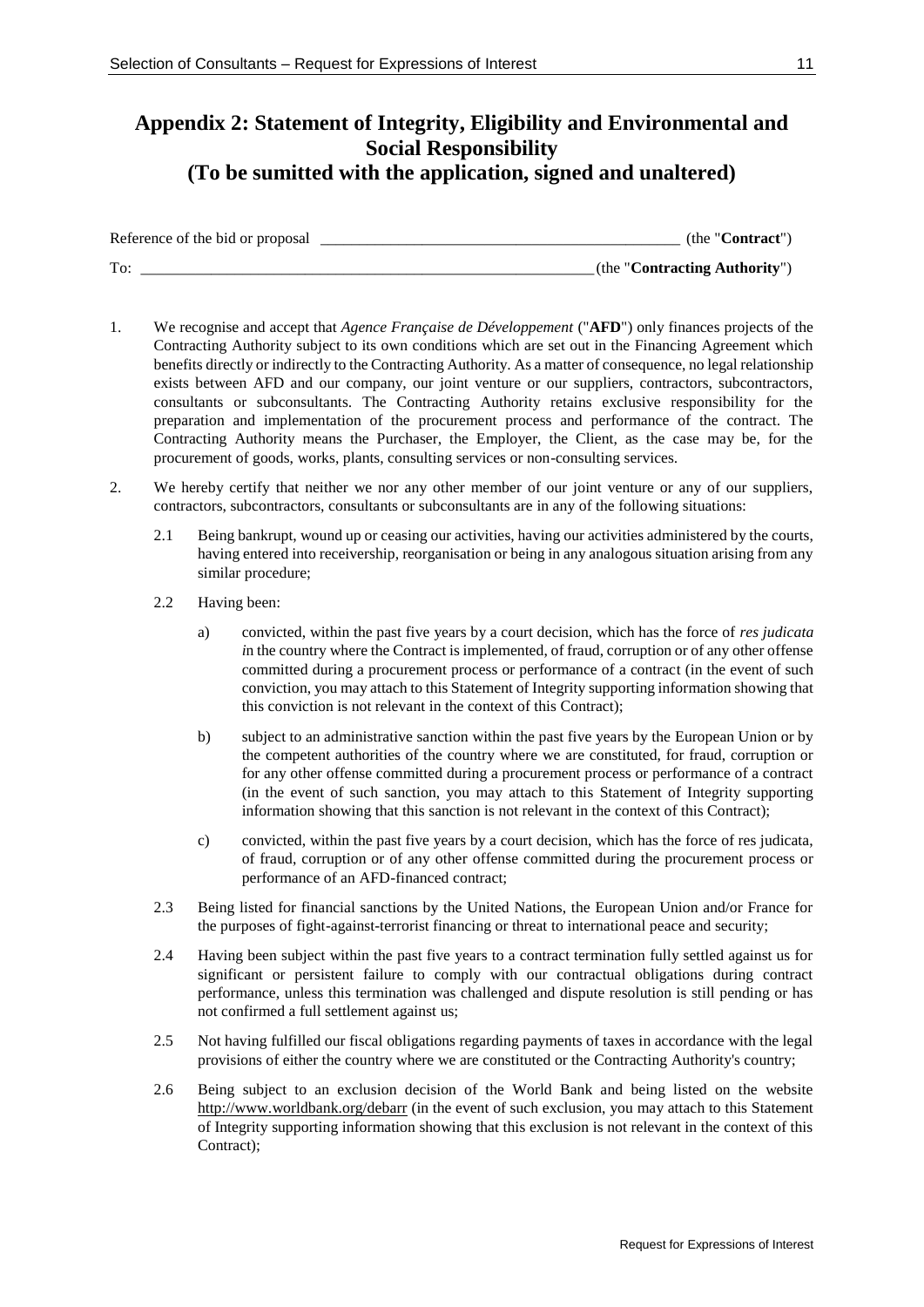- 2.7 Having created false documents or committed misrepresentation in documentation requested by the Contracting Authority as part of the procurement process of this Contract.
- 3. We hereby certify that neither we, nor any of the members of our joint venture or any of our suppliers, contractors, subcontractors, consultants or subconsultants are in any of the following situations of conflict of interest:
	- 3.1 Being an affiliate controlled by the Contracting Authority or a shareholder controlling the Contracting Authority, unless the stemming conflict of interest has been brought to the attention of AFD and resolved to its satisfaction;
	- 3.2 Having a business or family relationship with a Contracting Authority's staff involved in the procurement process or the supervision of the resulting Contract, unless the stemming conflict of interest has been brought to the attention of AFD and resolved to its satisfaction;
	- 3.3 Being controlled by or controlling another bidder or consultant, or being under common control with another bidder or consultant, or receiving from or granting subsidies directly or indirectly to another bidder or consultant, having the same legal representative as another bidder or consultant, maintaining direct or indirect contacts with another bidder or consultant which allows us to have or give access to information contained in the respective applications, bids or proposals, influencing them or influencing decisions of the Contracting Authority;
	- 3.4 Being engaged in a consulting services activity, which, by its nature, may be in conflict with the assignments that we would carry out for the Contracting Authority;
	- 3.5 In the case of procurement of goods, works or plants:
		- a) Having prepared or having been associated with a consultant who prepared specifications, drawings, calculations and other documentation to be used in the procurement process of this Contract;
		- b) Having been recruited (or being proposed to be recruited) ourselves or any of our affiliates, to carry out works supervision or inspection for this Contract.
- 4. If we are a state-owned entity, and to compete in a procurement process, we certify that we have legal and financial autonomy and that we operate under commercial laws and regulations.
- 5. We undertake to bring to the attention of the Contracting Authority, which will inform AFD, any change in situation with regard to points 2 to 4 here above.
- 6. In the context of the procurement process and performance of the corresponding contract:
	- 6.1 We have not and we will not engage in any dishonest conduct (act or omission) deliberately indented to deceive others, to intentionally conceal items, to violate or vitiate someone's consent, to make them circumvent legal or regulatory requirements and/or to violate their internal rules in order to obtain illegitimate profit;
	- 6.2 We have not and we will not engage in any dishonest conduct (act or omission) contrary to our legal or regulatory obligations or our internal rules in order to obtain illegitimate profit;
	- 6.3 We have not promised, offered or given and we will not promise, offer or give, directly or indirectly to (i) any Person who holds a legislative, executive, administrative or judicial mandate within the State of the Contracting Authority regardless of whether that Person was nominated or elected, regardless of the permanent or temporary, paid or unpaid nature of the position and regardless of the hierarchical level the Person occupies, (ii) any other Person who performs a public function, including for a State institution or a State-owned company, or who provides a public service, or (iii) any other person defined as a Public Officer by the national laws of the Contracting Authority's country, an undue advantage of any kind, for himself or for another Person or entity, for such Public Officer to act or refrain from acting in his official capacity;
	- 6.4 We have not promised, offered or given and we will not promise, offer or give, directly or indirectly to any Person who occupies an executive position in a private sector entity or works for such an entity, regardless of the nature of his/her capacity, any undue advantage of any kind, for himself or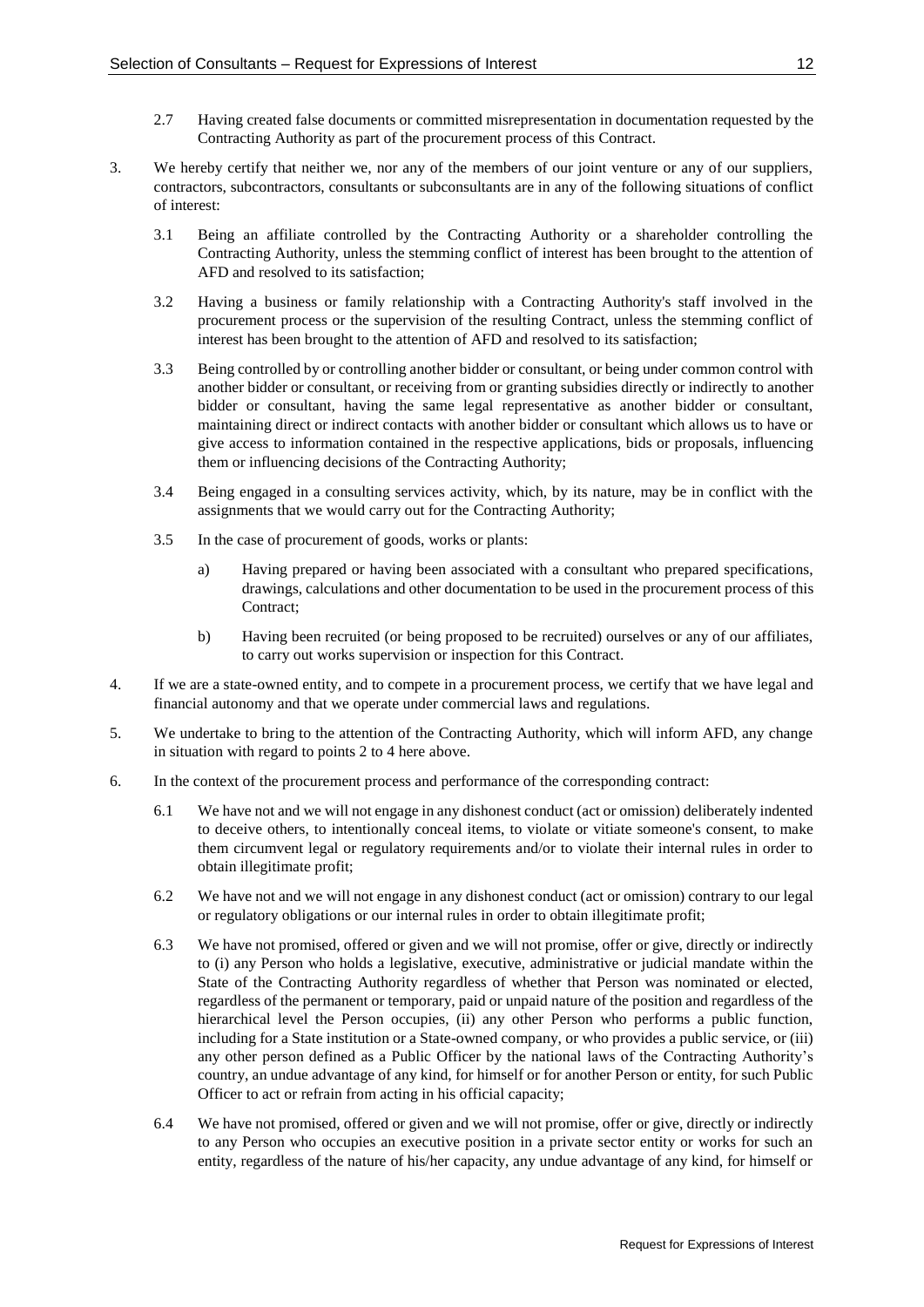another Person or entity for such Person to perform or refrain from performing any act in breach of its legal, contractual or professional obligations;

- 6.5 We have not and we will not engage in any practice likely to influence the contract award process to the detriment of the Contracting Authority and, in particular, in any anti-competitive practice having for object or for effect to prevent, restrict or distort competition, namely by limiting access to the market or the free exercise of competition by other undertakings;
- 6.6 Neither we nor any of the members of our joint venture or any of our suppliers, contractors, subcontractors, consultants or subconsultants shall acquire or supply any equipment nor operate in any sectors under an embargo of the United Nations, the European Union or France;
- 6.7 We commit ourselves to comply with and ensure that all of our suppliers, contractors, subcontractors, consultants or subconsultants comply with international environmental and labour standards, consistent with laws and regulations applicable in the country of implementation of the Contract, including the fundamental conventions of the International Labour Organisation (ILO) and international environmental treaties. Moreover, we shall implement environmental and social risks mitigation measures when specified in the environmental and social commitment plan (ESCP) provided by the Contracting Authority.
- 7. We, as well as members of our joint venture and our suppliers, contractors, subcontractors, consultants or subconsultants authorise AFD to inspect accounts, records and other documents relating to the procurement process and performance of the contract and to have them audited by auditors appointed by AFD.

| Name:<br><u> 1980 - Jan Samuel Barbara, margaret e</u> n 1980 eta eta batean eta batean batean batean batean batean batean batean | In the capacity of:<br>the contract of the contract of the contract of |  |  |
|-----------------------------------------------------------------------------------------------------------------------------------|------------------------------------------------------------------------|--|--|
| Duly empowered to sign in the name and on behalf of $\frac{1}{2}$ .                                                               |                                                                        |  |  |
|                                                                                                                                   |                                                                        |  |  |
| Dated:                                                                                                                            |                                                                        |  |  |

<sup>1</sup> 1 In case of joint venture, insert the name of the joint venture. The person who will sign the application, bid or proposal on behalf of the applicant, bidder or consultant shall attach a power of attorney from the applicant, bidder or consultant.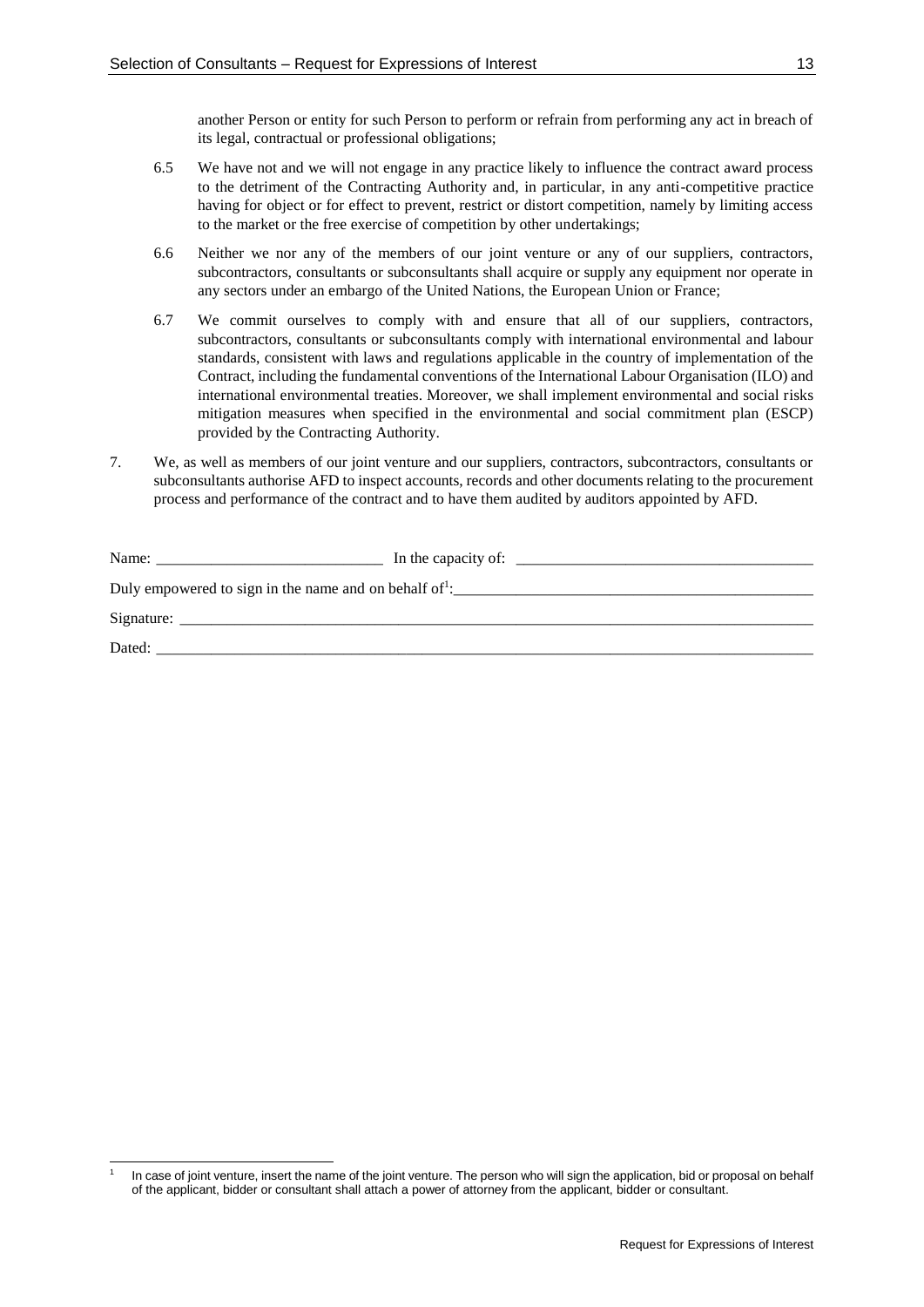### **Appendix 3: Matrix template for evaluating Expressions of Interest**

The table below shall be used to establish the shortlist of Applicants. One table must be completed for each Applicant.

Name of the Applicant: \_\_\_\_\_\_\_\_\_\_\_\_\_\_\_\_\_\_\_\_\_\_\_\_\_\_\_\_\_\_\_\_\_\_\_\_\_\_\_\_\_\_\_\_\_\_\_\_\_\_\_\_\_\_\_\_\_\_\_\_\_\_\_\_\_\_\_\_\_\_\_\_\_\_\_\_\_\_\_\_\_\_\_\_\_\_\_\_\_\_\_\_\_\_\_\_\_\_\_\_\_\_\_\_\_\_

| <b>EVALUATION CRITERIA FOR EXPRESSION OF INTEREST - FHL WATSAN PROJECT</b> |                                                                                                                                                                                                                                                                                                                                                 |             |  |  |
|----------------------------------------------------------------------------|-------------------------------------------------------------------------------------------------------------------------------------------------------------------------------------------------------------------------------------------------------------------------------------------------------------------------------------------------|-------------|--|--|
| <b>Eligibility</b>                                                         |                                                                                                                                                                                                                                                                                                                                                 | Methodology |  |  |
| #                                                                          | <b>Criteria</b>                                                                                                                                                                                                                                                                                                                                 |             |  |  |
|                                                                            |                                                                                                                                                                                                                                                                                                                                                 |             |  |  |
|                                                                            | <b>Covering Letter</b>                                                                                                                                                                                                                                                                                                                          | Pass / fail |  |  |
| 2                                                                          | JV Agreement / Letter of intent                                                                                                                                                                                                                                                                                                                 | Pass / fail |  |  |
| 3                                                                          | Power of attorney                                                                                                                                                                                                                                                                                                                               | Pass / fail |  |  |
| 4                                                                          | Presentation of firms                                                                                                                                                                                                                                                                                                                           | Pass / fail |  |  |
| 5                                                                          | Declaration of Submitting a proposal                                                                                                                                                                                                                                                                                                            | Pass / fail |  |  |
| 6                                                                          | Statement of affiliation                                                                                                                                                                                                                                                                                                                        | Pass / fail |  |  |
| 8                                                                          | Statement of integrity                                                                                                                                                                                                                                                                                                                          | Pass / fail |  |  |
| 9                                                                          | Certified statements of financial capacity                                                                                                                                                                                                                                                                                                      | Pass / fail |  |  |
| 10                                                                         | Financial capacity / annual turnover                                                                                                                                                                                                                                                                                                            | Pass / fail |  |  |
| 11                                                                         | Project references : three (03) similar feasibility studies completed during the last 10<br>years on large urban water supply infrastructure projects (population over 100,000,<br>value of the works contracts above 20 million Euros) out of which at least two (02) in<br>different Sub-saharian countries and one (01) under AFD financing. | Pass / fail |  |  |
| 12                                                                         | Organisation structure                                                                                                                                                                                                                                                                                                                          | Pass / fail |  |  |
| 13                                                                         | A valid certificate in quality management systems from an international standard<br>certification body (e.g ISO 9001 QMS Certificate)                                                                                                                                                                                                           | Pass / fail |  |  |
| 14                                                                         | CVs signed by proposed staff and signatory to the bid                                                                                                                                                                                                                                                                                           | Pass / fail |  |  |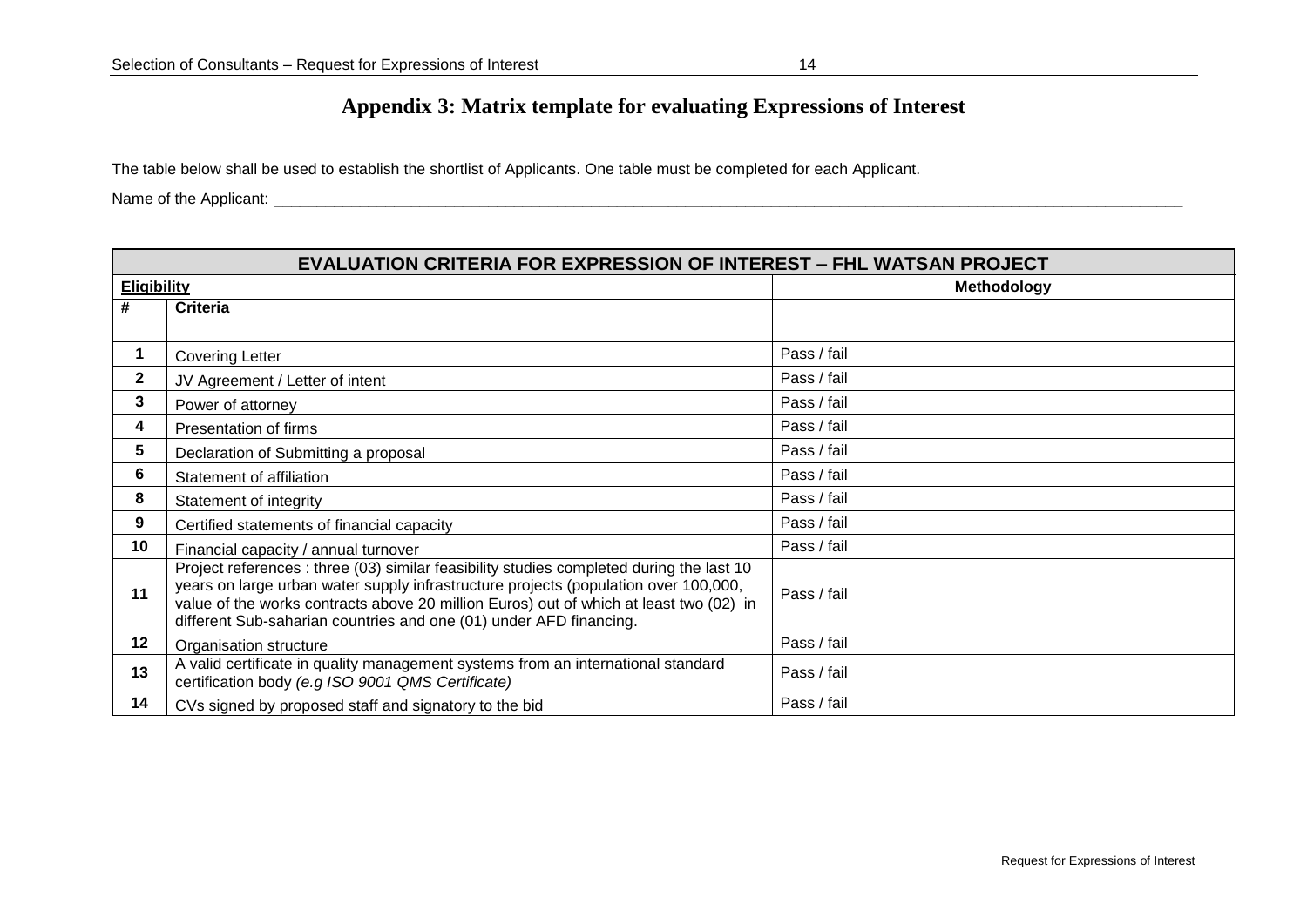| <b>Scoring</b>                        |                                                                                                                                                                                                                                                                       | Methodology                                                                                          |  |  |  |
|---------------------------------------|-----------------------------------------------------------------------------------------------------------------------------------------------------------------------------------------------------------------------------------------------------------------------|------------------------------------------------------------------------------------------------------|--|--|--|
|                                       | <b>Feasibility study references</b>                                                                                                                                                                                                                                   |                                                                                                      |  |  |  |
| 15                                    | Reference of Feasibility study completed during the last 10 years on large urban<br>water supply projects (value of the works contracts above 20 million Euros,<br>population over 100,000 at the time) in Sub-saharian countries under financing by an<br><b>IFI</b> | 1 point for each of the 3 first references, 2 points per<br>additional reference (maximum 7 points). |  |  |  |
| 16                                    | Reference of Feasibility study completed during the last 10 years on large urban<br>sanitation projects (value of the works contracts above 20 million Euros, population<br>over 100,000 at the time) in Sub-saharian countries under financing by an IFI             | 1 point per reference (maximum 5 points).                                                            |  |  |  |
| 17                                    | Reference of Feasibility study completed during the last 10 years on large urban<br>water supply projects (value of the works contracts above 20 million Euros,<br>population over 100,000 at the time) in other than Sub-saharian countries                          | 1 point per reference (maximum 5 points).                                                            |  |  |  |
| Other references (financed by an IFI) |                                                                                                                                                                                                                                                                       |                                                                                                      |  |  |  |
| 18                                    | Reference of Water supply Master plan completed during the last 10 years for large<br>cities (value of the related investment plan above 20 million Euros, population over<br>100,000 at the time) in Sub-saharian countries                                          | 1 point per reference (maximum 3 points).                                                            |  |  |  |
| 19                                    | Reference of Sanitation Master plan completed during the last 10 years for large<br>cities (value of the related investment plan above 20 million Euros, population over<br>100,000 at the time) in Sub-saharian countries                                            | 1 point per reference (maximum 3 points).                                                            |  |  |  |
| 20                                    | Reference of Preliminary design completed during the last 10 years for large urban<br>water supply projects (value of the works contract above 20 million Euros, population<br>over 100,000 at the time) in Sub-saharian countries                                    | 1 point per reference (maximum 3 points)                                                             |  |  |  |
| 21                                    | Reference of Preliminary design completed during the last 10 years for large urban<br>sanitation projects (value of the works contract above 20 million Euros, population<br>over 100,000 at the time) in Sub-saharian countries                                      | 1 point per reference (maximum 3 points)                                                             |  |  |  |
| 22                                    | Reference of Detailed design completed during the last 10 years for large urban<br>water supply projects (value of the works contract above 20 million Euros, population<br>over 100,000 at the time) in Sub-saharian countries                                       | 1 point per reference (maximum 3 points)                                                             |  |  |  |
| 23                                    | Reference of Detailed design completed during the last 10 years for large urban<br>sanitation projects (value of the works contract above 20 million Euros, population<br>over 100,000 at the time) in Sub-saharian countries                                         | 1 point per reference (maximum 3 points)                                                             |  |  |  |
|                                       |                                                                                                                                                                                                                                                                       |                                                                                                      |  |  |  |